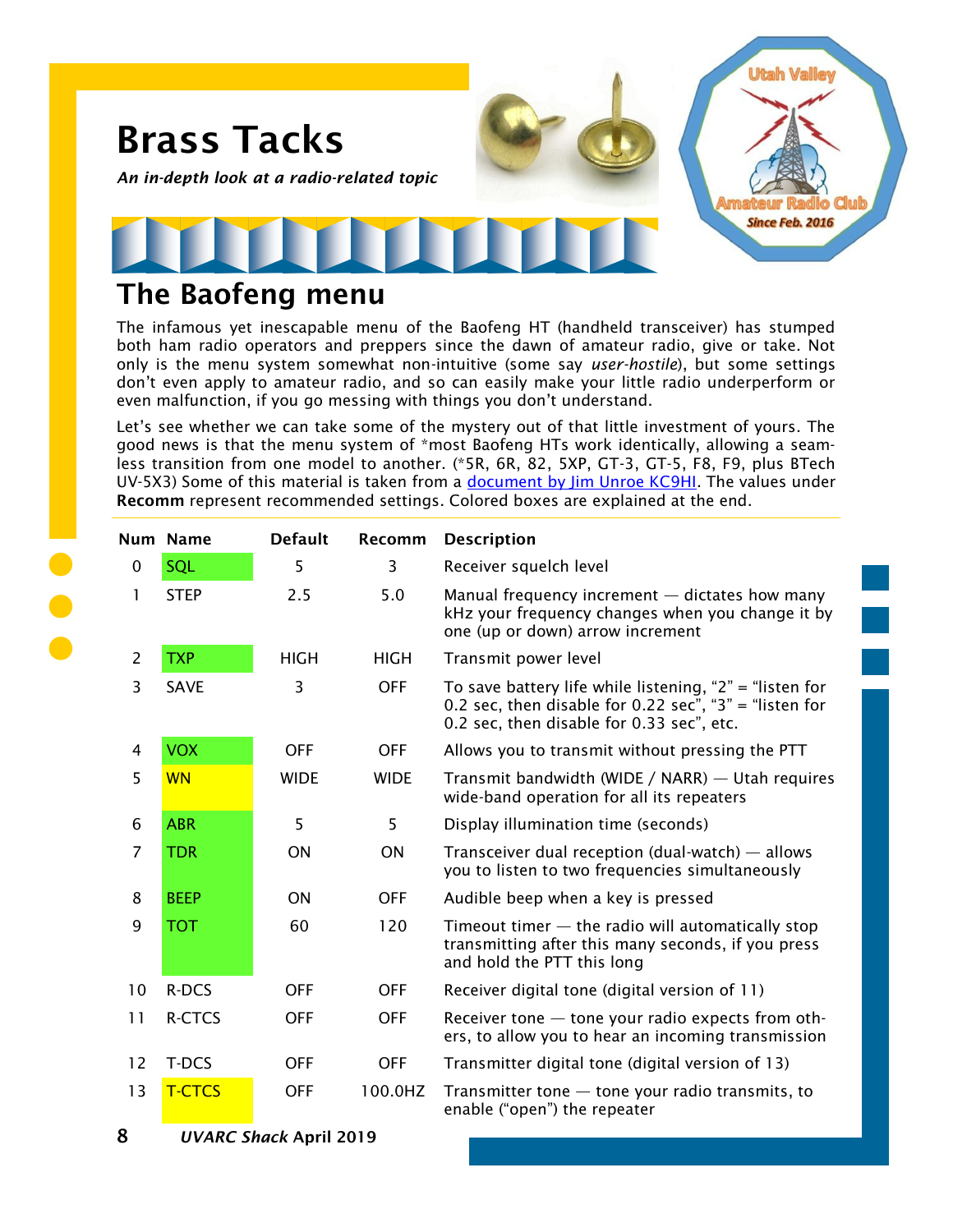## **Brass Tacks**

## *continued*

| <b>Utah Valley</b>        |
|---------------------------|
|                           |
|                           |
| <b>Amateur Radio Club</b> |
| Since Feb. 2016           |
|                           |

|    | Num Name      | <b>Default</b> | Recomm        | <b>Description</b>                                                                                                                                                                                        |
|----|---------------|----------------|---------------|-----------------------------------------------------------------------------------------------------------------------------------------------------------------------------------------------------------|
| 14 | <b>VOICE</b>  | <b>CHI</b>     | <b>ENG</b>    | Voice prompt language                                                                                                                                                                                     |
| 15 | <b>ANI-ID</b> | 80808          | N/A           | Automatic $ID$ – not applicable to amateur                                                                                                                                                                |
| 16 | <b>DTMFST</b> | DT+ANI         | DT+ANI        | Allows you to send DTMF tones                                                                                                                                                                             |
| 17 | S-CODE        | 1              | <b>OFF</b>    | DTMF tone to send $-$ not applicable to amateur                                                                                                                                                           |
| 18 | <b>SC-REV</b> | <b>TO</b>      | <b>TO</b>     | Scan resume method $-$ stops on detected signal,<br>then TO = resumes after 5 sec / $CO$ = resumes af-<br>ter signal disappears / $SE =$ does not resume                                                  |
| 19 | PTT-ID        | <b>OFF</b>     | <b>OFF</b>    | When to send PTT ID $-$ not applicable to amateur                                                                                                                                                         |
| 20 | PTT-LT        | 5              | $\mathbf 0$   | PTT ID sending delay - not applicable to amateur                                                                                                                                                          |
| 21 | <b>MDF-A</b>  | <b>NAME</b>    | <b>NAME</b>   | Channel Mode upper display type $-$ FREQ = dis-<br>plays the frequency / $NAME = displays the channel$<br>name / CHAN = displays the channel number                                                       |
| 22 | <b>MDF-B</b>  | <b>FREQ</b>    | <b>NAME</b>   | Channel mode lower display type - ditto                                                                                                                                                                   |
| 23 | <b>BCL</b>    | <b>OFF</b>     | <b>OFF</b>    | Busy lockout - prevents your radio from transmit-<br>ting ("doubling") if the frequency is already in use                                                                                                 |
| 24 | <b>AUTOLK</b> | <b>OFF</b>     | <b>OFF</b>    | Locks the keypad if your radio has not been used<br>for eight seconds                                                                                                                                     |
| 25 | SFT-D         | $+/-$          | $+/-$         | Repeater shift direction - pressing the PTT will<br>result in transmitting OFFSET MHz $(+)$ = greater<br>than $/ -$ = less than) the displayed frequency                                                  |
| 26 | <b>OFFSET</b> | <b>OFF</b>     | 000.600       | Repeater offset amount in MHz - difference be-<br>tween the receive and transmit frequencies                                                                                                              |
| 27 | <b>MEM-CH</b> | <b>CH-000</b>  | <b>CH-000</b> | Stores the frequency and accompanying informa-<br>tion (offset, shift direction, tone, step, squelch<br>level, power level, bandwidth) shown in Frequency<br>Mode into the specified empty channel number |
| 28 | <b>DEL-CH</b> | <b>CH-000</b>  | <b>CH-000</b> | Deletes the frequency and accompanying informa-<br>tion from the specified channel                                                                                                                        |
| 29 | <b>WT-LED</b> | <b>PURPLE</b>  | PURPLE        | Display backlight color when nothing is happening                                                                                                                                                         |
| 30 | RX-LED        | <b>BLUE</b>    | <b>BLUE</b>   | Display backlight color during receive                                                                                                                                                                    |
| 31 | TX-LED        | ORANGE         | <b>ORANGE</b> | Display backlight color during transmit                                                                                                                                                                   |
| 32 | AL-MOD        | <b>TONE</b>    | <b>SITE</b>   | Alarm mode - not applicable to amateur                                                                                                                                                                    |
| 33 | <b>BAND</b>   | VHF/UHF        | VHF/UHF       | Currently selected band - ignore                                                                                                                                                                          |